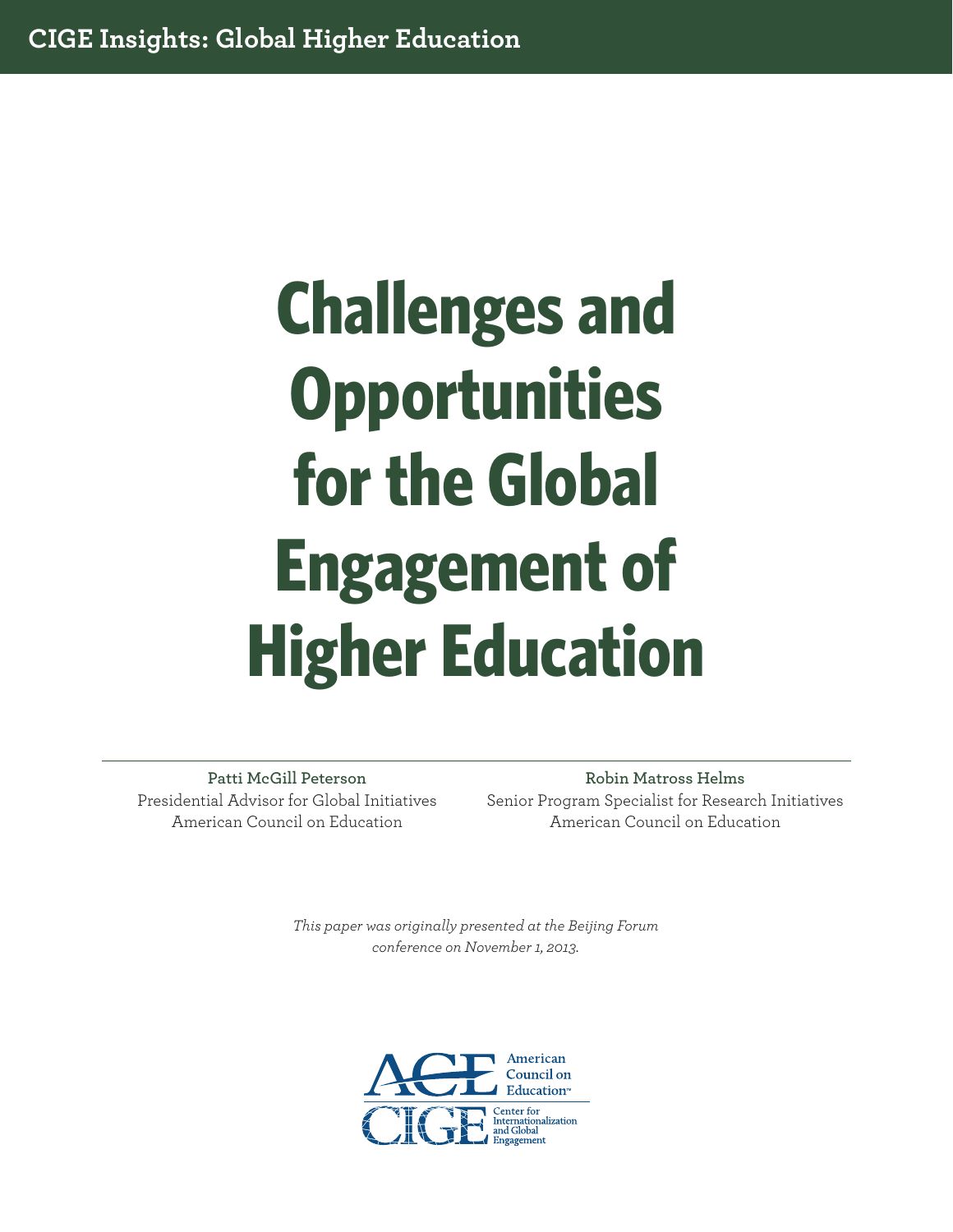# **CIGE Insights: Global Higher Education**

This series of occasional papers explores key issues and themes faced by higher education institutions around the world as they respond to an increasingly complex and interconnected global landscape. Papers include a variety of national and international perspectives, expert commentary, and recommendations for policy and practice.



Leadership and Advocacy

American Council on Education

ACE and the American Council on Education are registered marks of the American Council on Education and may not be used or reproduced without the express written permission of ACE.

American Council on Education One Dupont Circle NW Washington, DC 20036

All rights reserved. No part of this publication may be reproduced or transmitted in any form or by any means electronic or mechanical, including photocopying, recording, or by any information storage and retrieval system, without permission in writing from the publisher.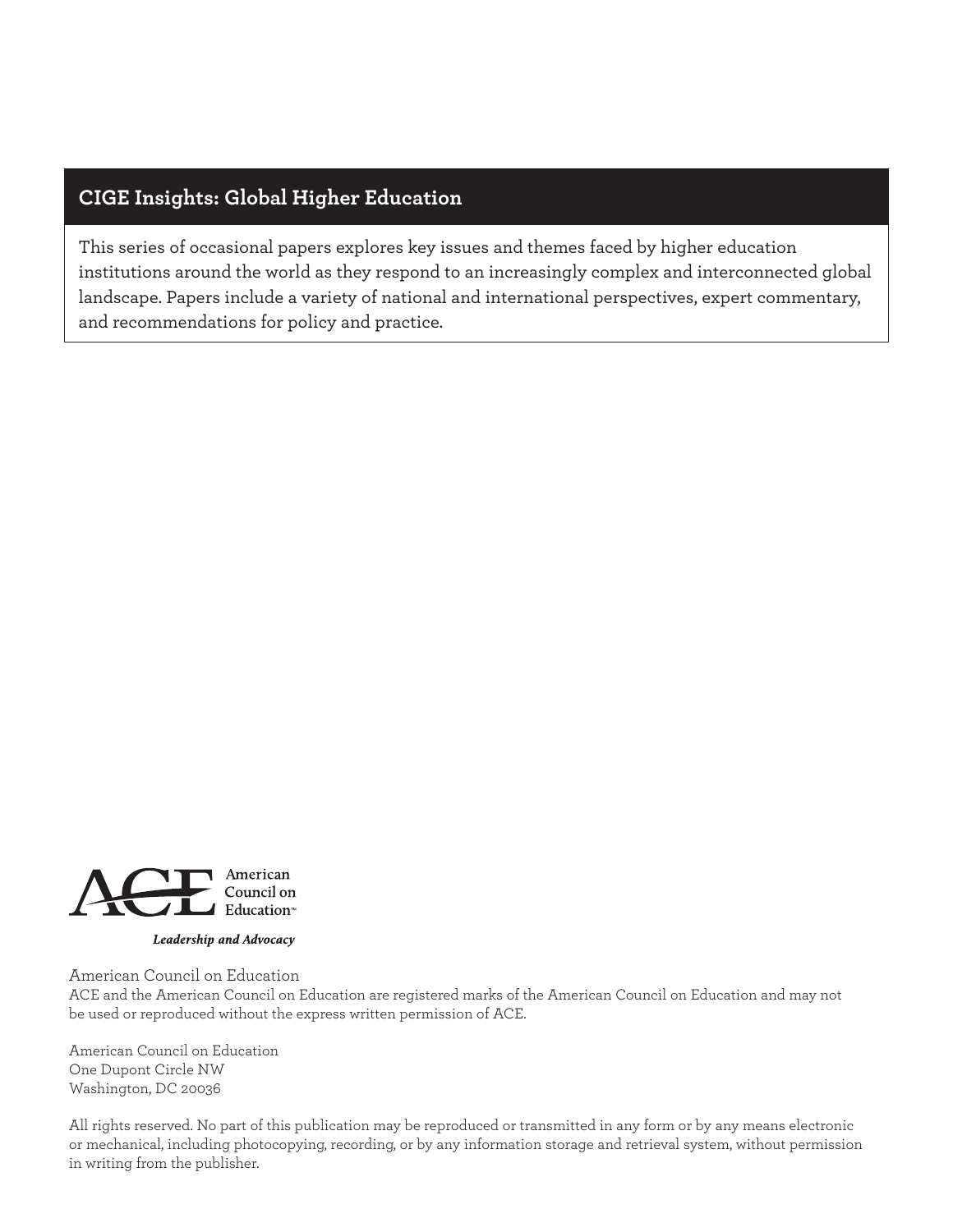The American Council on Education (ACE)<br>in 2010 convened a panel of experts from a<br>variety of countries to discuss the changin-<br>vale and minimize of higher education in an inin 2010 convened a panel of experts from a variety of countries to discuss the changing role and priorities of higher education in an increasingly globalized world. The panel, composed of presidents and other leaders of higher education institutions, observed:

Higher education exists in, and is very much affected by, a world that increasingly operates across sovereign borders. Just as countries have become more interconnected worldwide, so, too, have colleges and universities. This new reality is much more than just a phenomenon; rather, it embodies a wholly new way of thinking and working. In the 21st century, higher education is explicitly, and fundamentally, a global enterprise. (American Council on Education 2011)

The term "global engagement" is often used to capture the interconnections and activities that define this new way of thinking and working. These activities vary in scope, and take place at a variety of levels within higher education systems.

# **Levels of Engagement**

At the level of individuals, global engagement often refers to student mobility, as well as to student and faculty exchanges; faculty-to-faculty research partnerships and faculty-based research networks; participation in jointly taught courses; and other cross-border educational collaborations. At the institutional level, the term refers to formalized relationships explicitly defined by memoranda of understanding, joint and dual degree programs, branch campuses established in other countries, cooperative research projects, and other related ventures. These are sometimes initiated by faculty and then adopted by institutions as high-priority partnerships.

While global engagement at the individual level has been occurring spontaneously for many years, data suggest that institutional-level engagement is becoming an important priority for many colleges and universities. For example, the International Association of Universities (IAU) report *Internationalization of Higher Education: Global Trends, Regional Perspectives* notes that among institutions worldwide that responded to an IAU survey on internationalization, 32 percent indicated that they offer courses or programs abroad for their own or local students, and 41 percent offer joint-degree programs with partners abroad (Egron-Polak and Hudson 2010). The Observatory on Borderless Higher Education reported that as of the end of 2011, there were 200 international branch campuses established worldwide, with another 37 slated to open within two years (Lawton and Katsomitros 2012)—an increase from 162 in 2009 (Becker 2009).

Most broadly, governments, often represented by ministries of education or sometimes by foreign ministries, may establish nationwide policies and programs to promote global engagement by their countries' higher education systems as a whole: China's Confucius Institutes**<sup>1</sup>** and the Brazil Scientific Mobility Program<sup>2</sup> present good examples of initiatives promoted by education ministries. The Fulbright Program<sup>3</sup> is a good example of a foreign ministry (the U.S. Department of State) promoting global engagement. The 2010 IAU study found that government policy is seen as one of the primary external drivers of institutional internationalization (Egron-Polak and Hudson 2010), suggesting that initiatives at the state, regional, and national level are gaining momentum, and can be an important factor in advancing global engagement in higher education as a whole.

## **Institutional "Foreign Relations" Policies**

While governments may promote global engagement and initiate programs of academic exchange

**<sup>1</sup>** See, for example, the website for the University of Maryland's Confucius Institute at http://www.international.umd.edu/cim.

**<sup>2</sup>** Science Without Borders. http://www.cienciasemfronteiras.gov.br/web/csf/home.

**<sup>3</sup>** U.S. Department of State. "The Fulbright Program." http://eca.state.gov/fulbright.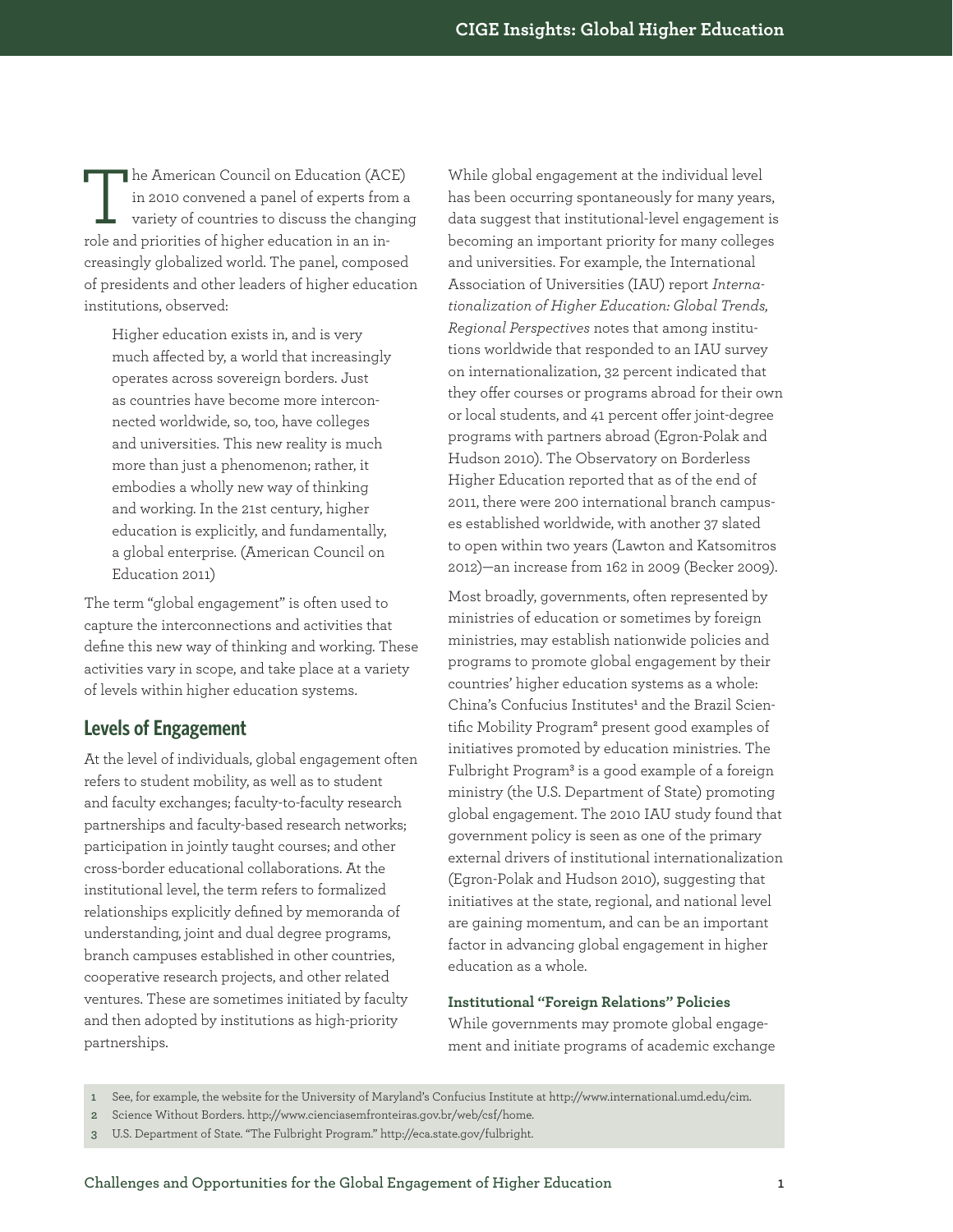between countries and regions, they are significantly dependent for the success of these efforts on the cooperation of institutions of higher education. Indeed, institutions, particularly prestigious research universities, are developing their own "foreign relations" policies, and often include global engagement as part of their institutional strategic plans. This involves direct relationships and negotiations not only with foreign institutions, but also with government representatives. For example, when the presidents of U.S. institutions such as Cornell University (NY), New York University, or the University of Wisconsin travel to India, China, or any number of other countries, they often meet with government officials as part of their efforts to build educational relationships with those countries. Similarly, the schedules of rectors and vice chancellors of foreign institutions visiting the United States frequently include meetings with officials of the Departments of State and Education (Peterson 2013, 5–8).

# **Different Actors, Different Motivations**

At the broadest level, global engagement in higher education is a response to the greater forces of globalization affecting virtually all aspects of life and society today. As the nature and activities of global engagement vary by level, however, so too do the motivations for such engagement. What is clear is that there are many cooks in the global engagement stew. Activities and interests among the various actors may overlap or diverge. In this kind of scenario, it might even be possible for serious conflicts to arise, particularly if institutions are acting on a "beyond sovereignty" basis and governments are acting on the basis of national interests. While we cannot predict exactly what issues may arise, we can examine some of the motives and behaviors of the actors.

# **Financial Imperatives**

Individual students may pursue international education opportunities for financial reasons, to gain competencies needed to compete in a global labor market, or to broaden their own cultural and linguistic horizons. Faculty members pursue collaborations with peers abroad in order to advance their own research agendas and their disciplines as a whole, and to bring an international perspective into their classrooms and the curriculum. They may have a stronger sense of affiliation, particularly in the area of research, with their colleagues around the world than with their home institution and government (Cummings and Finkelstein 2011, 131–140).

At the institutional level, global engagement is motivated by a variety of factors in various parts of the institution. All colleges and universities, regardless of national context or institution type, have as part of their mission an imperative to prepare students to participate effectively in society. In the twenty-first century, this means being able to live and work in a globalized environment, and to communicate and interact with people from a wide variety of backgrounds. For many institutions, meeting this imperative is a key motivation for global engagement; indeed, the 2010 IAU study found that "improving student preparedness for a globalized/internationalized world" was ranked by respondents as the most important rationale for institutional internationalization (Egron-Polak and Hudson 2010).

Given the financial imperatives that face institutions, however, it is perhaps unsurprising that revenue generation is also among the institutional motivations for global engagement. Establishing joint degree programs and other ventures abroad that expand an institution's student and tuition base, particularly in contexts where operating costs are relatively low, may seem especially attractive when budget concerns are pressing. Global engagement at any level may also raise an institution's international profile and solidify its brand, helping to attract students from abroad to study at the home institution. International students' tuition rates are often higher than those for domestic students, again benefiting an institution's bottom line.

### **Competition and Collaboration**

At the same time that institutions are pursuing cooperation through global engagement strategies,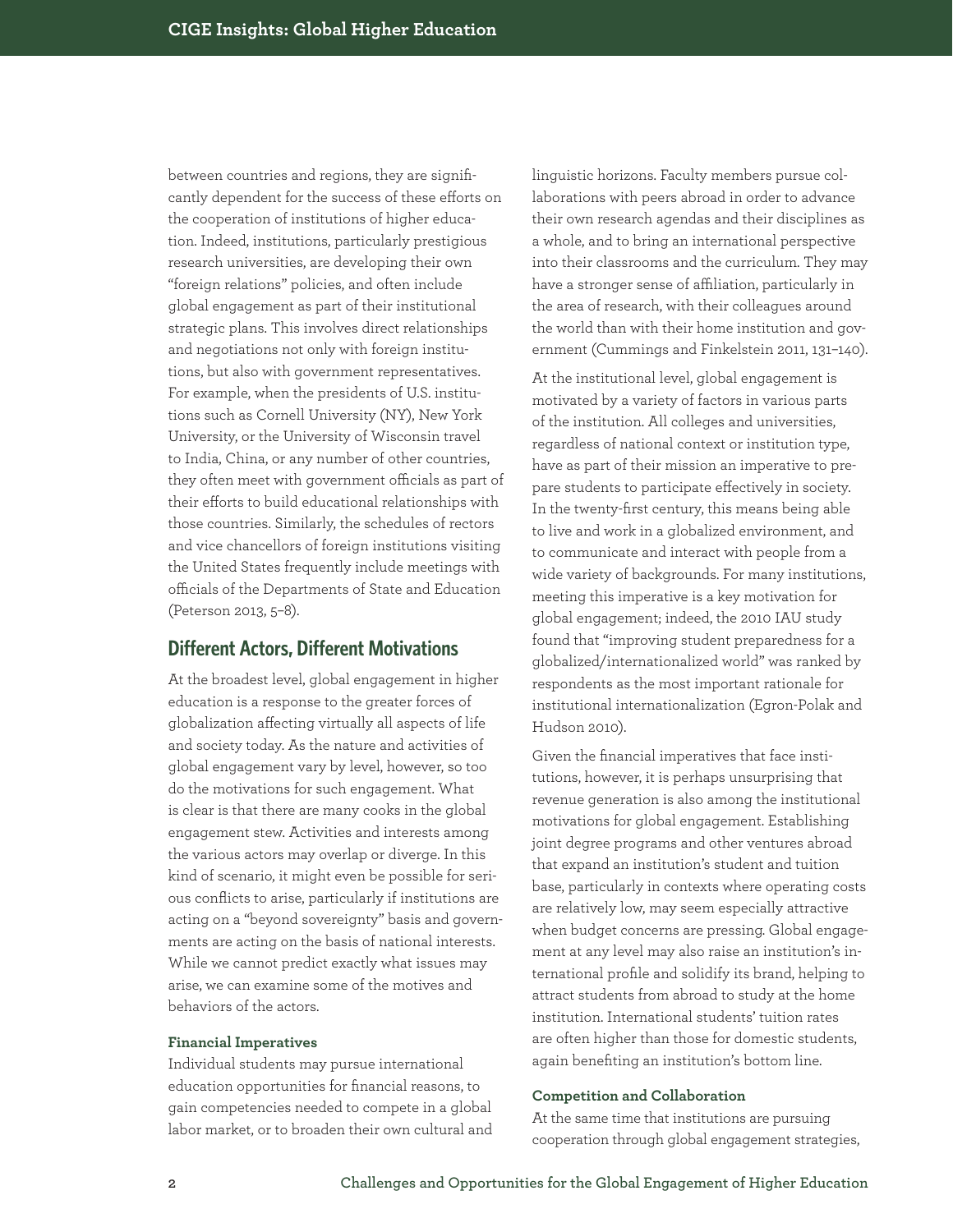there will be increasing competition among them for well-qualified faculty. Faculty shortages abound in much of the developing world. In the developed world there soon will be large-scale retirement of faculty members, which may lead to shortages in some fields in these countries as well; in the United States, for example, the nursing field is already experiencing such a shortage, which is described by some as a crisis for nursing education going forward.**<sup>4</sup>** Finding ways to cooperate in the sharing of faculty expertise as part of global engagement and using technology to extend the reach and impact of faculty members will become increasingly important.

Following the path of "beyond sovereignty," a number of institutions are forming partnerships and coalitions to achieve even greater institutional strength within and beyond their national borders through combination with others. In 2011, for example, the University of Warwick in the United Kingdom and Australia's Monash University joined forces to create the Monash-Warwick Alliance, the goal of which is to "help meet the increasing student, industry and government demand for universities to produce graduates with a global education, and to undertake research that addresses world-relevant and strategically important problems." Projects undertaken thus far include collaborations in engineering and the physical sciences, an undergraduate research journal co-produced by students at the two institutions, and a joint PhD program. The alliance plans to expand its membership to include additional institutions in the future.**<sup>5</sup>** In late 2011, a number of consortia composed of U.S. and non-U.S. institutions submitted proposals to build an applied sciences campus in New York City;**<sup>6</sup>** successful bidders included a partnership between Cornell University and the Technion–Israel Institute of Technology,

and a consortium made up of New York University, The City University of New York, Carnegie Mellon University (PA), the Indian Institute of Technology, Bombay, the University of Toronto (Canada), and the University of Warwick, along with corporate partners such as IBM and Cisco.**<sup>7</sup>**

### **National Interests and Public Diplomacy**

At the government level, motivations for encouraging higher education's global engagement largely parallel those of institutions. Chief among these is national economic competitiveness, which is linked to institutions' goal of preparing students for a globalized world. A country's economic competitiveness depends on the competence of its workforce; in a globalized world, a competent workforce is one that is able to operate across borders.

Governments, like institutions, are also concerned with their international stature and brand. Global engagement initiatives in the higher education realm are often part of broader public diplomacy efforts through which governments exert "soft power." In contrast to "hard power," through which one nation seeks dominion over another by force, soft power relies on a gentler but equally influential approach. Soft power, rather than employing military might or economic leverage, is dependent on the power of ideas and culture to influence the friendship, disposition, and action of others (Nye 2004).

In the United States, the Fulbright program is an excellent example of public diplomacy being furthered through higher education. Though Fulbright has not been replicated by other countries, other well-organized efforts to build goodwill and a positive national image through international higher education activities abound. The British

- **4** Ingeno, Lauren. 2013. "Who Will Teach Nursing?" *Inside Higher Ed*, July 22. http://www.insidehighered.com/news/2013/07/22/ nursing-schools-face-faculty-shortages.
- **5** University of Warwick and Monash University. "Monash-Warwick Alliance." 2013. http://www2.warwick.ac.uk/about/partnerships/monash/.
- **6** Blumenstyk, Goldie. 2011. "Silicon Valley, New York-Style." *The Chronicle of Higher Education*, October 23. http://chronicle.com/ article/Silicon-Valley-New-York-Style/129502/.
- **7** Blumenstyk, Goldie. 2012. "New York U.-Led Consortium Wins City Backing for Research Institute." *The Chronicle of Higher Education*, April 23. http://chronicle.com/article/New-York-U-Led-Consortium/131641/.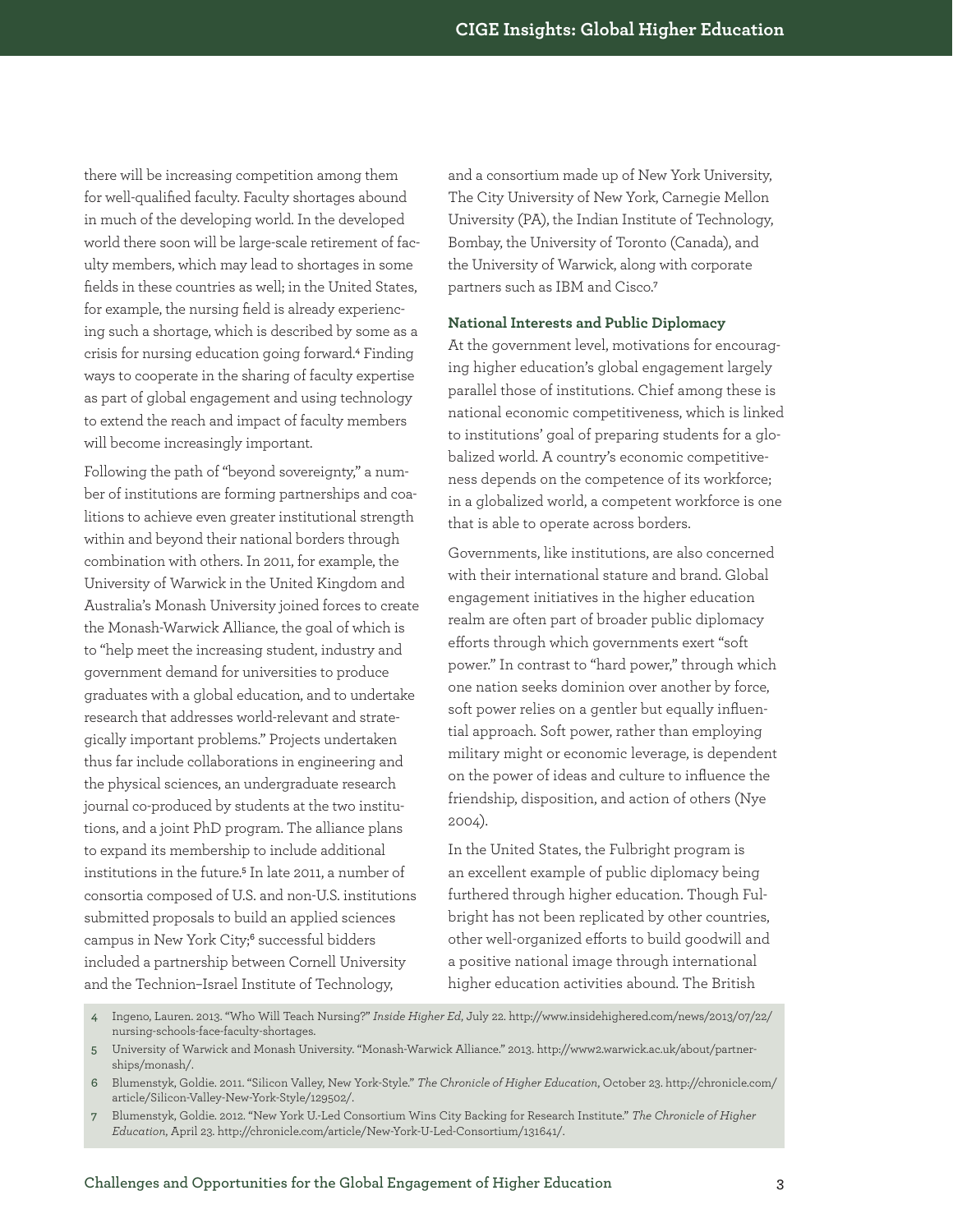Council, for example, describes itself as the United Kingdom's international organization for educational opportunities and cultural relations. The German Academic Exchange Service (DAAD) and the European Commission's Erasmus Mundus program have similar missions. Examples from Asia include China's Confucius Institutes, and the newly established Education Malaysia Global Services organization, the purpose of which is to promote Malaysia as a higher education hub.**<sup>8</sup>**

# **The Greater Good**

While economic goals, institutional and national image, and the exertion of soft power will undoubtedly continue to serve as motivators, the ultimate potential of global engagement in the higher education realm goes beyond the exclusive interests of individual institutions and countries and moves to the prospect of higher education addressing powerful and enduring issues that affect humankind worldwide. ACE's (2011) *Strength Through Global Leadership and Engagement* report notes:

Many of the most tenacious problems facing humankind are best addressed by a coordinated effort across many nations. The challenges of poverty, public health, environmental degradation, ethnic and sectarian conflict, and human rights all require a commitment and collective effort that can transcend international boundaries. The borderless nature of these challenges encourages collaborative approaches to shared solutions.

Higher education institutions are often home to a nation's top thinkers and researchers, who are best positioned to address these issues. By engaging globally and bringing together top talent, higher education can contribute to the resolution of these problems on a global scale. Even more broadly, the personal connections and shared experiences built through teaching, learning, and conducting re-

search across borders create mutual understanding, and may ultimately lead to a more peaceful world. As individuals, institutions, and governments consider and plan their global engagement strategies and activities, it is important that all actors recognize and take into account these loftier goals.

# **Creating Sustainable Partnerships**

As noted previously, global engagement by individuals in higher education has been occurring spontaneously for many years, and will undoubtedly continue. Relationships at this level naturally ebb and flow, and will endure as long as they are useful, to be replaced by others when they end. At the institutional level, however, successful engagement abroad requires strategic planning, sustained effort, and a commitment to address the challenges that will inevitably arise as projects evolve. Though government policies and initiatives can play an important supporting role, the heavy lifting of global engagement in the higher education realm is done by individual institutions.

### **Comprehensive Internationalization**

In order for institutions to succeed in ventures abroad, they must first build a solid platform for such activities. As illustrated by ACE's Model for Comprehensive Internationalization (Figure 1),**<sup>9</sup>** collaborations and partnerships are one of six interconnected "pillars" that institutions must attend to in order to create a truly internationalized institution. Institutional mission and goals, staffing structures, faculty policies and procedures, and other elements come together to create an internationalized culture and context that facilitate and support engagement abroad. Given the complexity and investment of time and resources required, without these elements in place, global ventures are likely to founder.

Of critical importance for sustainable partnerships between institutions is leadership for and commit-

**<sup>8</sup>** Sharma, Yojana. 2013. "New Agency to Attract Foreign Students from Asia, Gulf." *University World News*, April 20. http://www. universityworldnews.com/article.php?story=20130419150359513.

**<sup>9</sup>** American Council on Education. "CIGE Model for Comprehensive Internationalization." http://www.acenet.edu/news-room/ Pages/CIGE-Model-for-Comprehensive-Internationalization.aspx.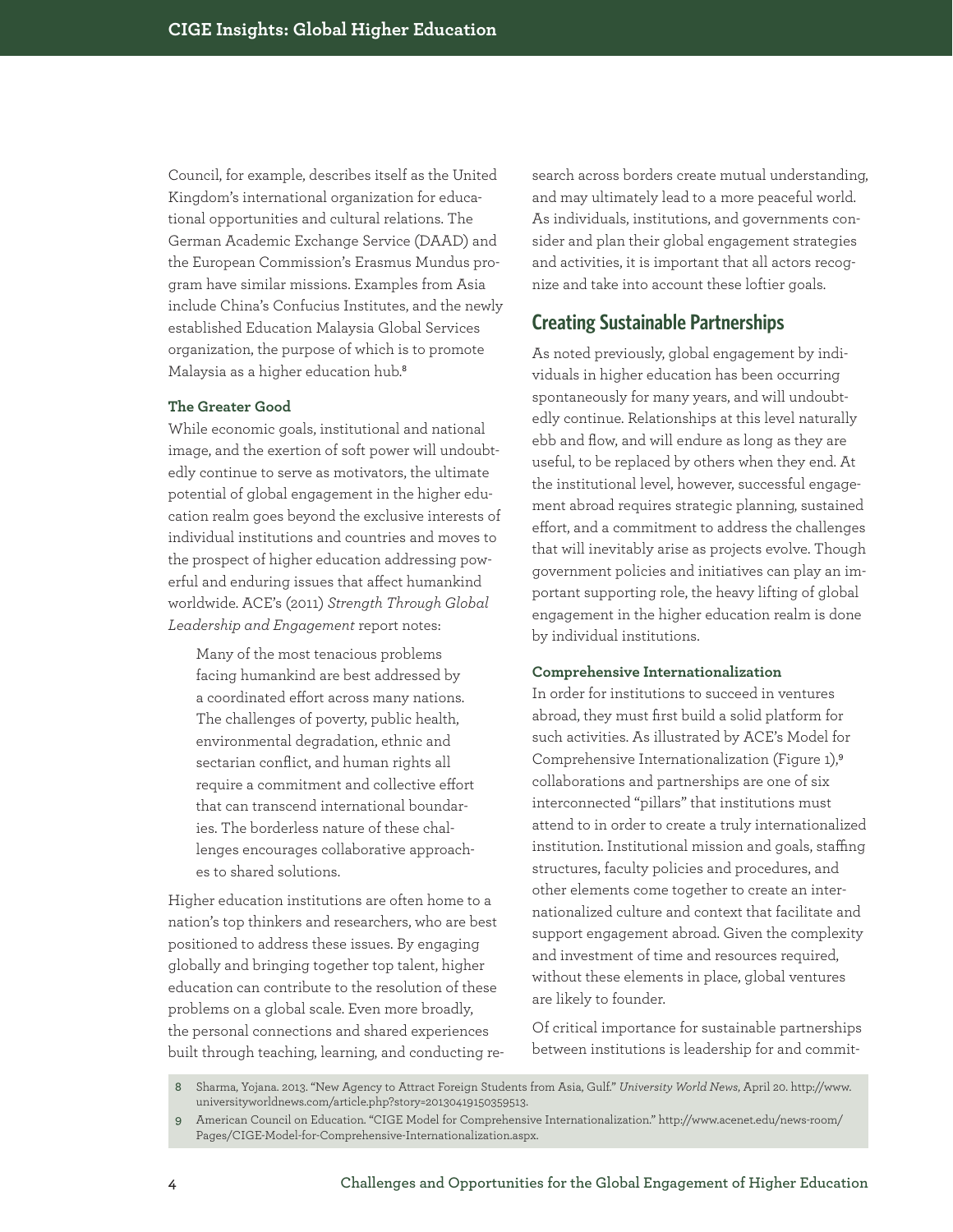

ment to a strategic planning process that not only draws the key elements of internationalization together in a coherent way, but also places clear goals and strategies for global engagement in the institutional plan. Criteria that inform a process for determining which countries and institutions will be selected for engagement are crucial. In fundamental ways, global engagement choices need to be informed by and aligned with whatever the institution sets as high priorities for institutional performance.

### **Idealism, Pragmatism, and Integrity**

Once institutions have built a solid foundation through internationalization at home, they must evaluate the myriad models and modalities for global engagement and determine which to pursue. Not every mode of engagement is right for every institution; overall mission and strategy, academic strengths and weaknesses, and resource availability should be taken into account when evaluating potential projects. Key stakeholders should be consulted, and institutions should be prepared to make the case for the selected activities to a wide range of constituents. Those ventures that best align with institutional goals and characteristics are most likely to gain the enthusiasm and support needed for long-term success.

Institutions need to balance idealism and pragmatism in developing and implementing projects abroad. While lofty goals related to public diplomacy and peace building can and should be important drivers for global engagement, institutions must attend to a wide array of pragmatic issues in order for partnerships to succeed. For academic collaborations, for example, curriculum content and requirements must be negotiated with partners, along with overall program purpose and teaching philosophies. For joint degree programs, the number of years to degree and general education requirements may vary from country to country, and creative solutions to account for differences may be needed. Partnerships that focus on research require attention to issues such as data ownership, copyrights, and alignment with ethics policies, all of which should be discussed at the outset of the collaboration and on an ongoing basis as needed.

Finally, sustainable institutional partnerships require that clear expectations be articulated on both sides. Both institutions need to be forthcoming about what resources they can bring to the relationship. There should be agreement up front on how the partnership will be evaluated and what will constitute success. In this process, integrity from all parties will be essential to sustainability.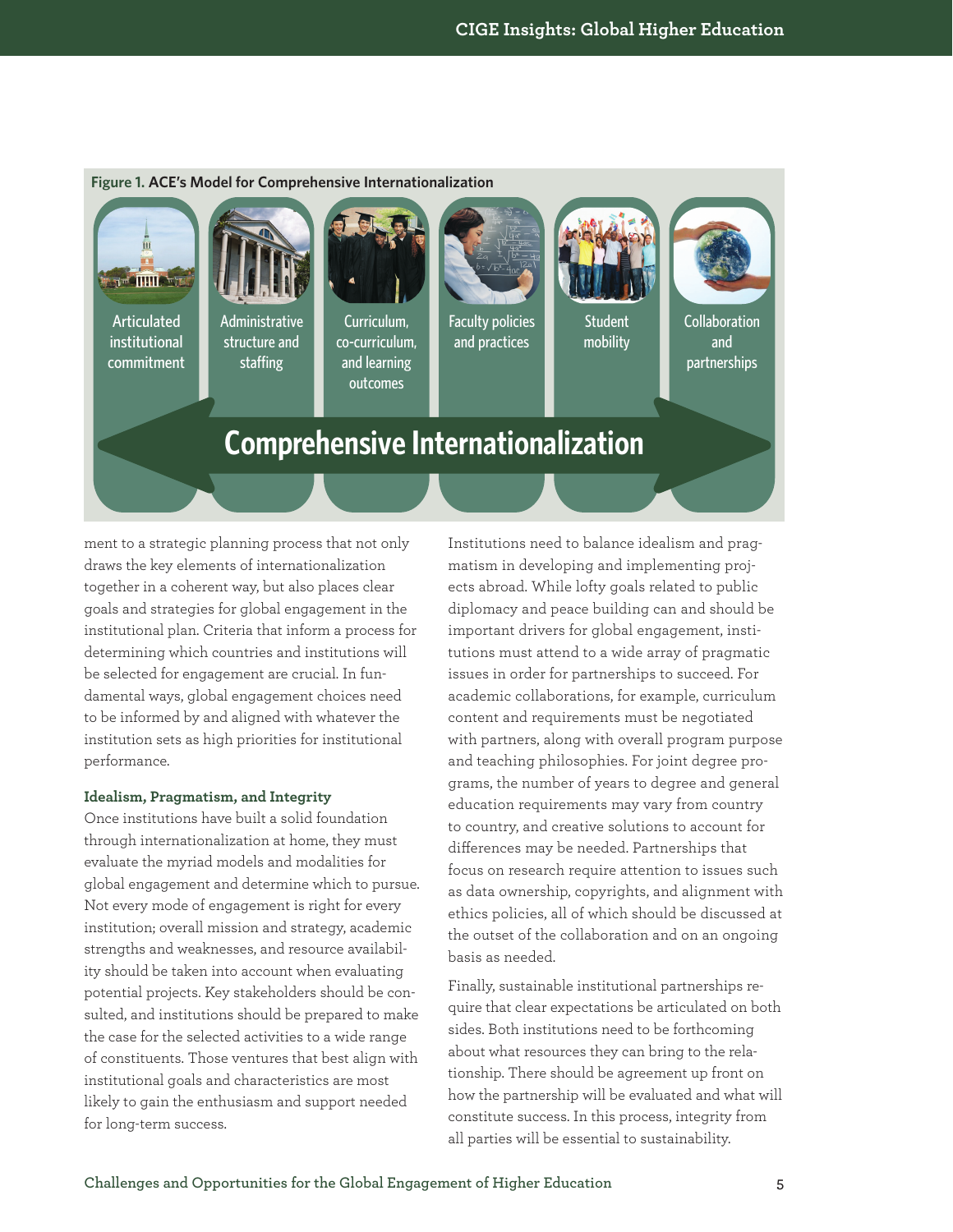# **A Tide That Lifts All Ships**

The evolution of the global environment presents both challenges and opportunities for higher education in its various national settings. The context in which institutions engage with one another will be both collaborative and competitive. Knowledge is not a zero-sum game in which some win and others lose. Educational excellence for all as a derivative of global engagement should be an oft-repeated mantra of all parties. In the coming decades, it will be vitally important to ensure that engagement becomes the platform for a wider sharing of knowledge and talent globally.

Whether a collaboration across borders is encouraged by home countries or originates as a selfdesigned initiative, the need for transparency and clearly stated goals will be essential. As with all sustainable relationships, the character of the parties and the ethical framework in which they operate are all-important. Countries and institutions have an obligation to consider the benefits not merely to themselves but also to their partners. This will be in the best spirit of international diplomacy and internationalization of higher education. If done well, it will be a rising tide that lifts all ships.